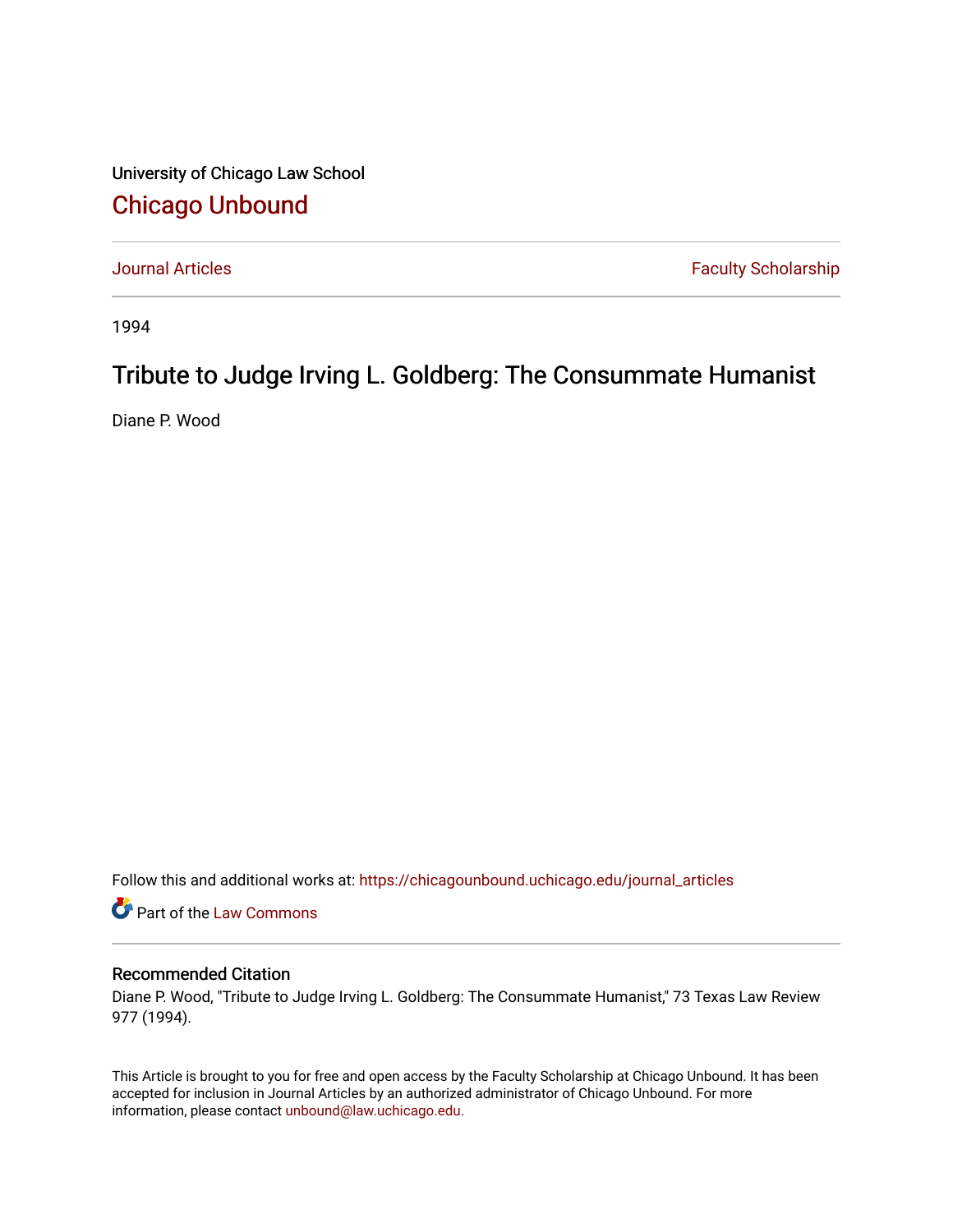## Tribute to Judge Irving L. Goldberg: The Consummate Humanist

## Diane P. Wood\*

One Saturday afternoon in early May of 1974, I was sitting at home studying hard for the spring round of law school exams. When the telephone rang, I answered it somewhat absentmindedly, wondering how quickly I could free myself from the unknown caller and return to the task at hand. To my astonishment, the voice at the other end of the telephone said, "Irving Goldberg here-is this Diane Wood? When can you come to Dallas to talk to me?" With a racing change of gears, I recalled my schedule and suggested a mutually convenient time. When I hung up the telephone, I knew that I had encountered a truly extraordinary person: someone who made immediate contact with others, in every sense of the word; someone of enormous charm; and someone who I sincerely hoped would become an important and lasting part of my life. Fortunately, those hopes were realized when Judge Goldberg tracked me down some two months later while I was visiting a Houston law firm and offered me a clerkship for the year 1975-76.

It would be impossible in such a short space to detail all that I and the others lucky enough to share a part of Judge Goldberg's life learned from him and enjoyed with him. I can only offer vignettes that may add to what others are writing here and elsewhere, in the hope that they will help illustrate the breadth and depth of this individual. The themes will be familiar to those who knew him: his belief in, and commitment to, institutions of a democratic society (and in particular to his beloved Fifth Circuit Court of Appeals); his intellectual breadth; and, above all, his passion for justice and his compassion for others.

As a member of the Fifth Circuit, the Judge worked tirelessly to ensure that the court functioned smoothly as an institution. His hospitality and friendship for his colleagnes were legendary on the court, and they set an example that his law clerks would never forget. In our country,

<sup>\*</sup> **Deputy Assistant Attorney General, U.S. Department of Justice, Antitrust Division, and Harold J. and Marion F. Green Professor of International Legal Studies, The University of Chicago Law School (on leave).** The **views expressed in this Tribute are personal and do not necessarily represent the position of** the **U.S. Department of Justice.**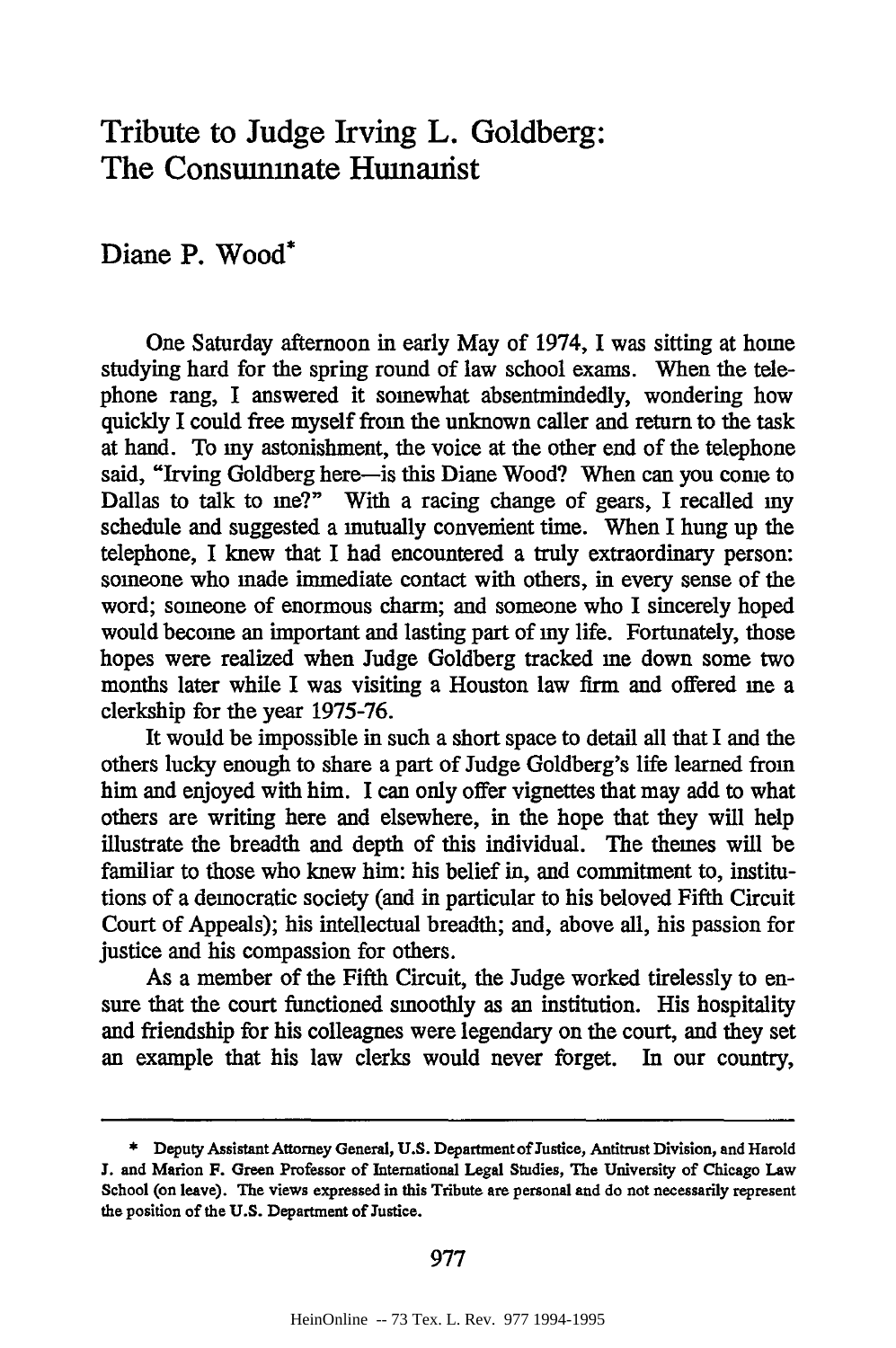disagreements are to be respected, not taken personally; one can and should always work with others to find whatever common ground may exist. Yet in the end, one must take a firm stand when principle requires. As is typically the case, the court included judges whose personal views encompassed a wide spectrum of ideologies. Judge Goldberg showed us how little this mattered in the vast majority of cases that come before the courts of appeals, cases in which the key questions usually turn instead on the meaning of statutes and the use of correct procedural mechanisms. Where agreement was impossible, he did not hesitate to dissent, but his dissents were always on the merits. Nothing was more alien or distasteful to him than the idea of an *ad hominem* attack or a position that was not well grounded in sound legal argument.

The Judge's famous collegiality extended even more so to the internal operation of his chambers. Everyone who worked for him appreciated the daily morning routine of mail opening, coffee and doughnuts, and wideranging conversation (frequently about his days with Lyndon Johnson or his litigation war stories). We also enjoyed numerous lunches with him and our famous classic Southern Saturday morning breakfasts. To work for Judge Goldberg was to become a member of the family, permanently. From the time I worked for him until our last conversation on the Tuesday before his death, he never failed to ask about my husband, my children, my parents, and my siblings.

Opinion-writing was also a collective enterprise, no matter who was initially responsible for creating a first draft. Indeed, the Judge loved writing, and his opinions were famous for their propensity to eschew dry legalese and to employ often memorable phrases. The Judge would circulate opinion drafts among my co-clerks, John Fleming and Gary Rosenthal, and me, and the final product not only would meet his high analytical standards but also would display his unique flair. Finally, the Judge never released an opinion without giving Mrs. Goldberg the opportunity to read it. He valued her stylistic suggestions, but he cared even more about her general reactions. He did not want the law to be a priestly mystery, accessible only to the initiates; he wanted the citizenry at large to understand what the courts were doing, and Mrs. Goldberg helped him achieve that goal.

Sometimes that goal was hard to achieve. I particularly remember a massive patent-antitrust case that came to the court shortly before the end of my tenure with the Judge: *Yoder Brothers, Inc. v. California-Florida Plant Corp.'* Among the many issues presented were questions about exactly what makes a plant (here, a chrysanthemum) patentable and how the antitrust "passing-on" defense should be interpreted. The Judge, my

**<sup>1. 537</sup> F.2d 1347 (5th Cir. 1976), cert.** *denied,* **429 U.S.** 1094 **(1977).**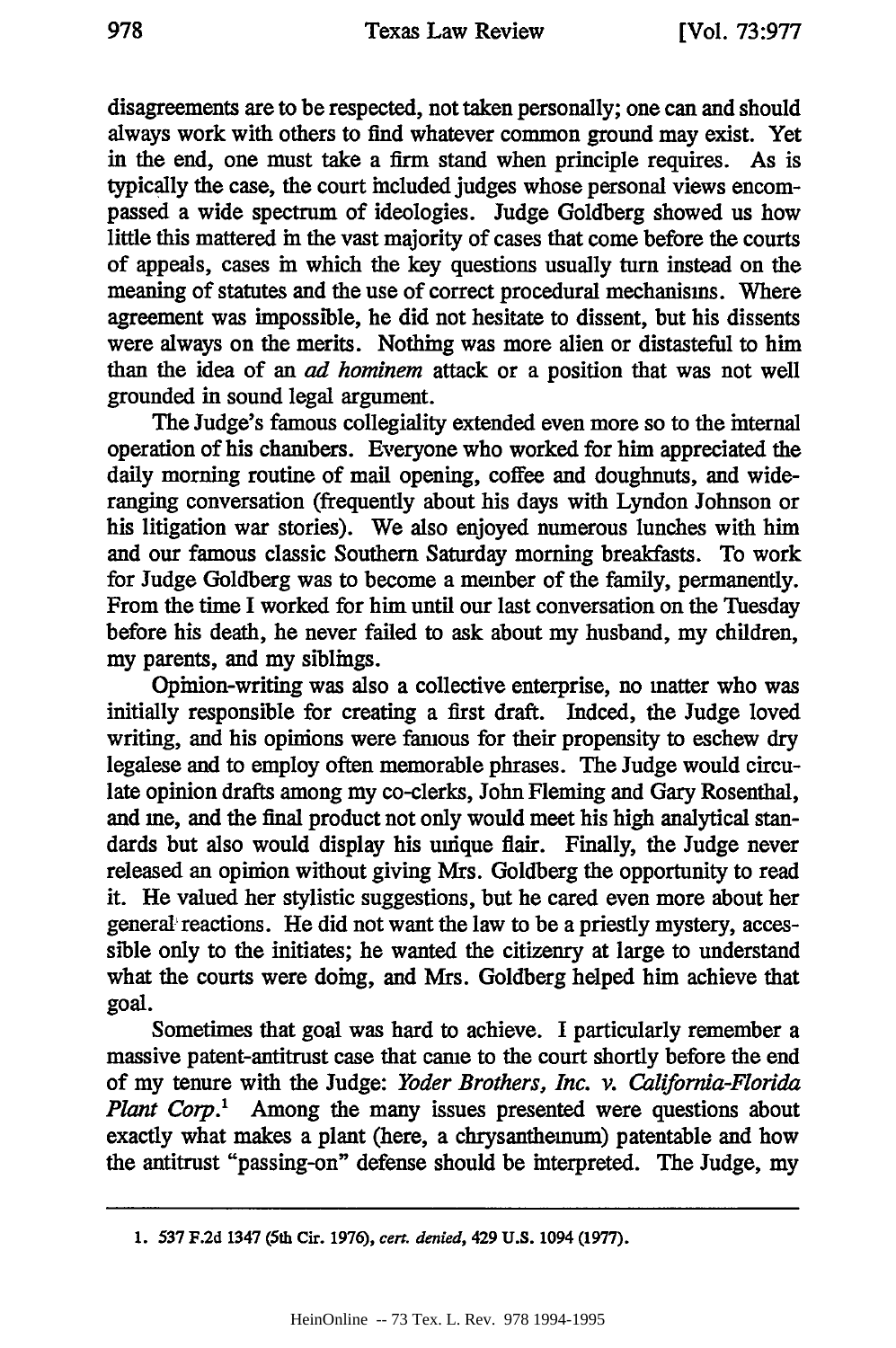co-clerks, and I worked through the Great Chrysanthemum Case for many weeks until we were satisfied that we had reached the right result in light of the constitutional standard of invention, the statutes involved, and the facts presented. The final opinion was lengthy, but Judge Goldberg never believed in brevity for its own sake. He knew that the courts of appeals are usually the courts of last resort for litigants in the federal system, and he believed that people deserved a full explanation of why their case was handled the way it was.

A tribute to Judge Goldberg would not be complete without recognizing his great contribution to the enforcement of civil rights throughout his career on the court. Jack Bass, in his book *Unlikely Heroes,2* documents the ways in which the Judge helped to sustain the momentum from the first wave of civil rights cases that Judges John R. Brown, Elbert P. Tuttle, and John Minor Wisdom had begun in the Fifth Circuit. Regrettably, the job was far from complete by the time Judge Goldberg joined the court in **1966.** In cases ranging from voting rights to employment discrimination to school desegregation, the Judge worked tirelessly to ensure that the ideal of "justice for all" was more than a formula of words. He believed that the federal courts had an obligation to keep their doors open to those whose rights under federal law were being denied. In all cases, however, he held the lawyers to high standards. It was not enough to tell him that a case was worthwhile. He insisted that the lawyers seeking redress pass through the same rigorous jurisdictional, standing, legal entitlement, and remedial screens that the law imposes on all. (Many a lawyer who argued before him in one of the beautiful old courtrooms in New Orleans will remember the incisive questions he posed and his habit of leaning back in his chair suddenly, or swinging around, when he became frustrated with the quality of the answers.)

It has been nearly twenty-one years since I received the telephone call that drew me into Judge Goldberg's life. He showed me, and countless others, what it was to be a consummate jurist, incisive in his intellect, compassionate in his outlook, and warm and friendly as a mentor and ultimately as a colleague. Our task now is to carry forward his example, his commitment, and his memory. For each person fortunate enough to be touched by his life, fulfilling that task will be an honor.

**<sup>2.</sup>** JACK **BASS, UNLIKELY HEROES: THE DRAMATIC STORY OF THE SOUTHERN JUDGES OF THE FIFTH CIRCUIT WHO TRANSLATED THE SUPREME COURT'S BROwN DECISION INTO A REVOLUTION FOR EQUALITY (1981).**